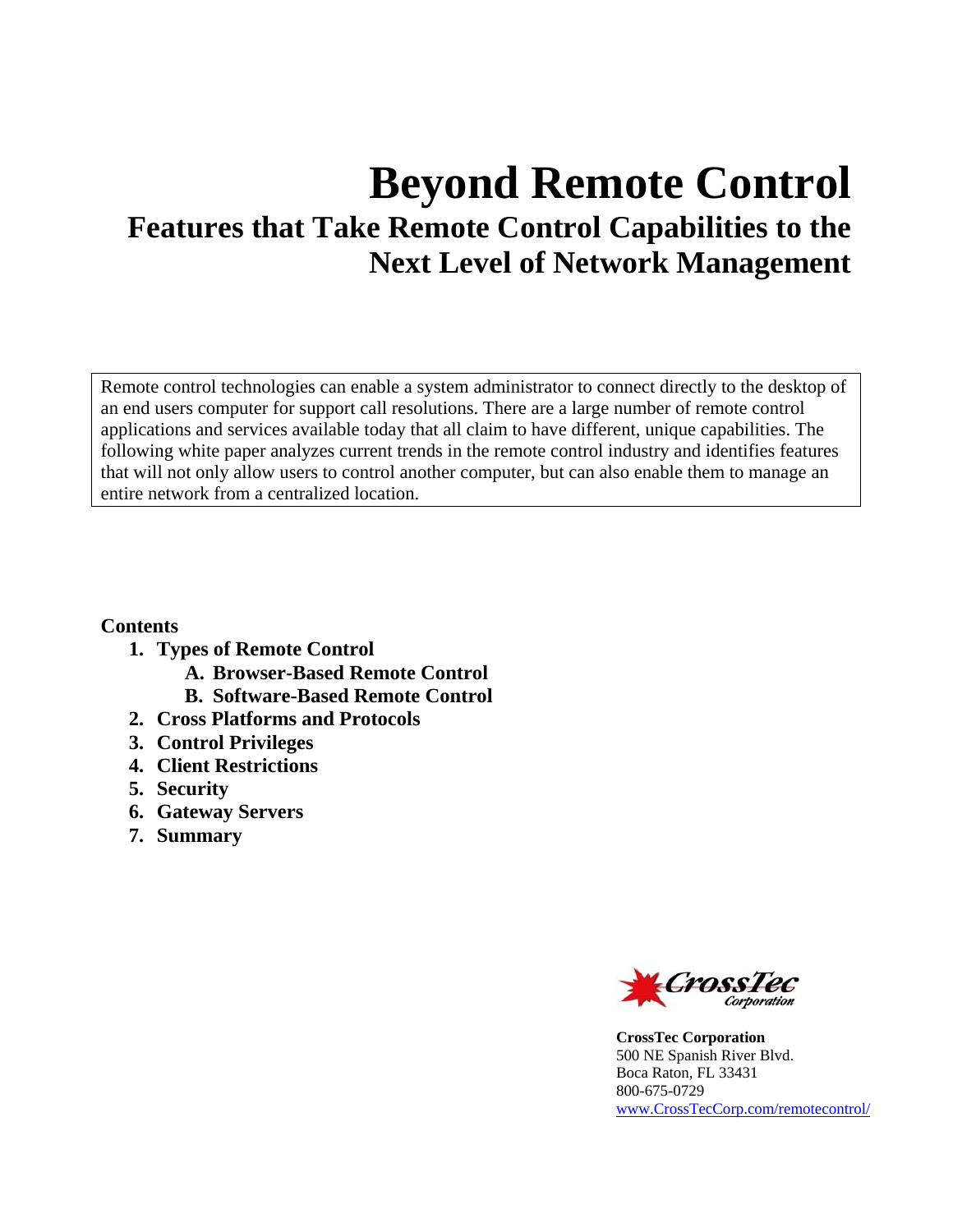## **Beyond Remote Control Features that Take Remote Control Capabilities to the Next Level of Network Management**

Networking improves communication and file sharing within a company by placing large amounts of information a simple mouse click away to allow for more time efficient work to be accomplished. However, like a mechanic without the right tools, a network will not reach the potential return on investment without the proper software.

Remote control software is one way in which a company can expand usability and centrally administer their network. Remote control software links your keyboard, mouse, and screen to any PC you need to control, whether it's across the hall or on the other side of the globe. Administrators can keep surveillance over employee computers to ensure productivity while having the power to immediately access and fix computer problems. This helps keep the network and company operating at maximum potential as employees can access technical support in a matter of seconds without picking up their phone or filling out paperwork. The right remote control product makes all this possible while creating a barricade of security against would be attackers.

There are two modules that must be present in order to conduct a remote control session:

- The Administrator (The Control)
- The Controlled Machine (The Client), which grants the Control access to the machine

From running applications to installing software on the hard drive, a Control should be able to do every task except reformat the PC of the Client. The Client computer simply allows the Control to control or access it.

#### **1. Types of Remote Control**

Currently, there are two primary ways to conduct a remote control session:

- *Browser-Based Remote Sessions* function through an Internet browser that generally requires the temporary download of client software for a connection to be made
- *Software-Based Remote Sessions* operate using individual Control and Client applications installed separately on each machine.

Both offer advantages and disadvantages that will ultimately determine which type of remote control solution is best for your environment.

#### **A. Browser-Based Remote Control**

Browser-based remote control sessions are conducted through a website that utilizes an ActiveX version of a Control application with a downloadable Client application that is usually required for the remote control session to take place. These browser based remote control solutions typically "piggy-back" over HTTP or HTTPS ports 80 and 443 (TCP), and must connect to a third party website to establish a connection. An application/web server can be configured to require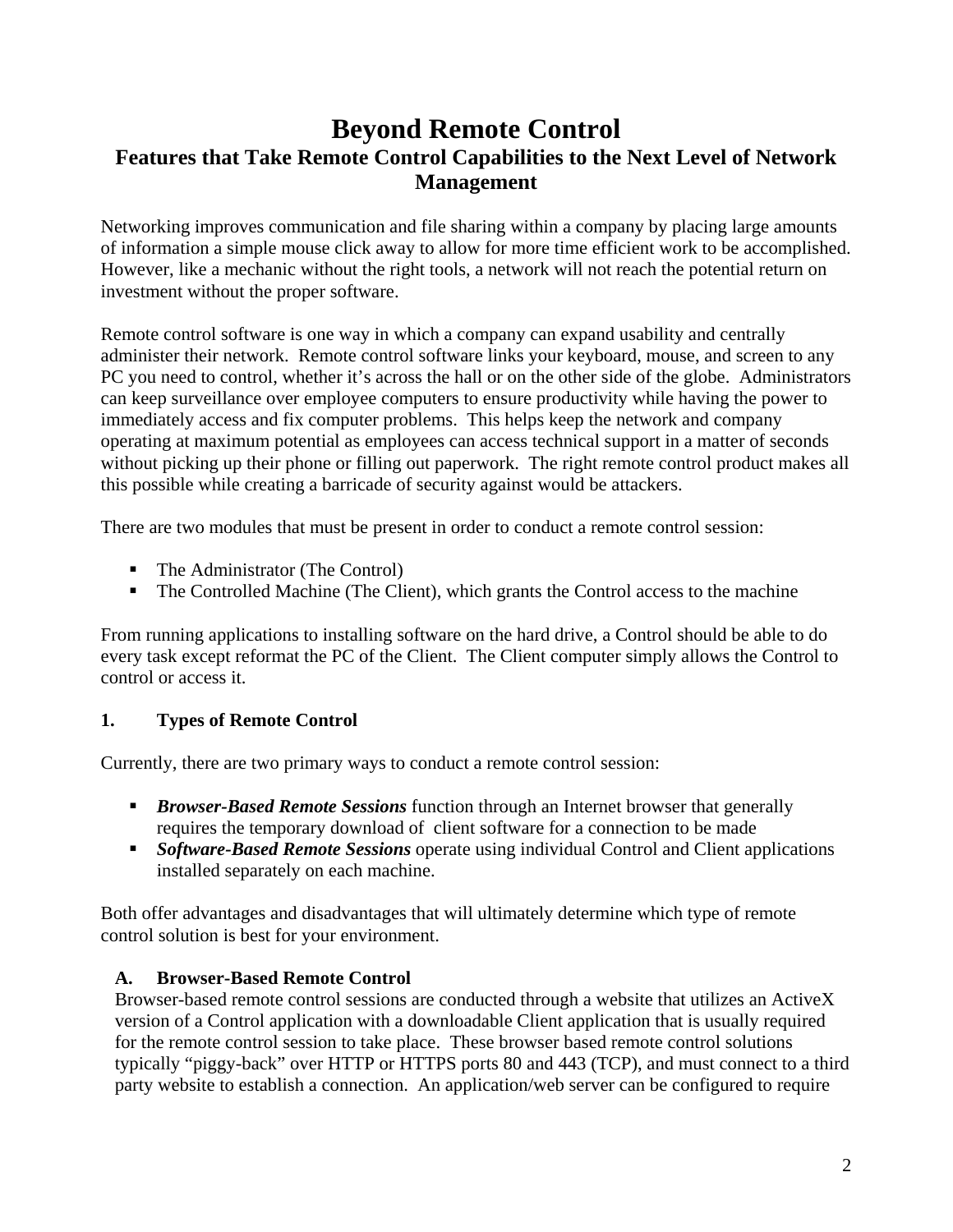authentication before allowing access to the page where the ActiveX Control component is loaded and roles for users can be created from within the management console.

With ActiveX Remote Sessions, the majority of the security will come from the Client being able to disconnect the Control whenever they'd like and the flexibility is almost unparalleled. Because the Control application is pre-configured on the server side, there will be no Control configuration or installation necessary by the administrator, a huge advantage if administrators move around and connect from any box they happen to be working with or if Clients are typically "on the road" and need support over the Internet. This type of remote control allows the Control piece to connect directly to the desired Client from anywhere on the Internet.

Browser-based remote control solutions are typically priced differently as they generally charge a monthly or annual fee for the use of their services, while software-based solutions usually have a set purchase price, once the software has been purchased it is the property of the customer to use without any monthly charges.

### **B. Software-Based Remote Control**

Quality software-based remote control solutions provide enterprises with more features, security and configuration options than web-based or ActiveX solutions for a private network environment. With software-based remote control, both Control and Client applications are present and the Control can securely connect directly to the desktop of the Client machine within the private network.

Software-based remote control solutions differ from browser-based or ActiveX solutions because the Client and Control applications are installed on both machines allowing a remote session to take place. A good software-based remote control product will enable an administrator to deploy, install, and configure Controls and Clients from a centralized location. Such a feature saves IT employee's valuable time and money as this can be done in a matter of minutes.

The ability to remote control distant computers is no new technology. Since its development almost three decades ago, several products have evolved beyond simple remote control capabilities to offer feature-rich applications that simplify helpdesk environments. By providing IT employees with a number of extremely powerful utilities, a good remote control product will enable system administrators to take complete control of their entire network without having to leave their office.

#### **2. Cross Platforms and Protocols**

It is important to provide cross-platform and protocol support for different operating systems used throughout the network. Windows, Linux, Solaris, Pocket PC and Mac\* systems with TCP/IP, IPX, HTTP and NetBIOS protocols are examples of different systems used throughout the world, and seamless Remote Control connections between multiple PCs located behind different firewalls will enhance the usability and effectiveness of the remote control system. This will provide a stable and secure method to communicate over the Internet or on a private network. Some non-Windows Clients now feature full Hardware and Software Inventory reporting capabilities, graphical support and HTTP communications to maximize productivity across the network.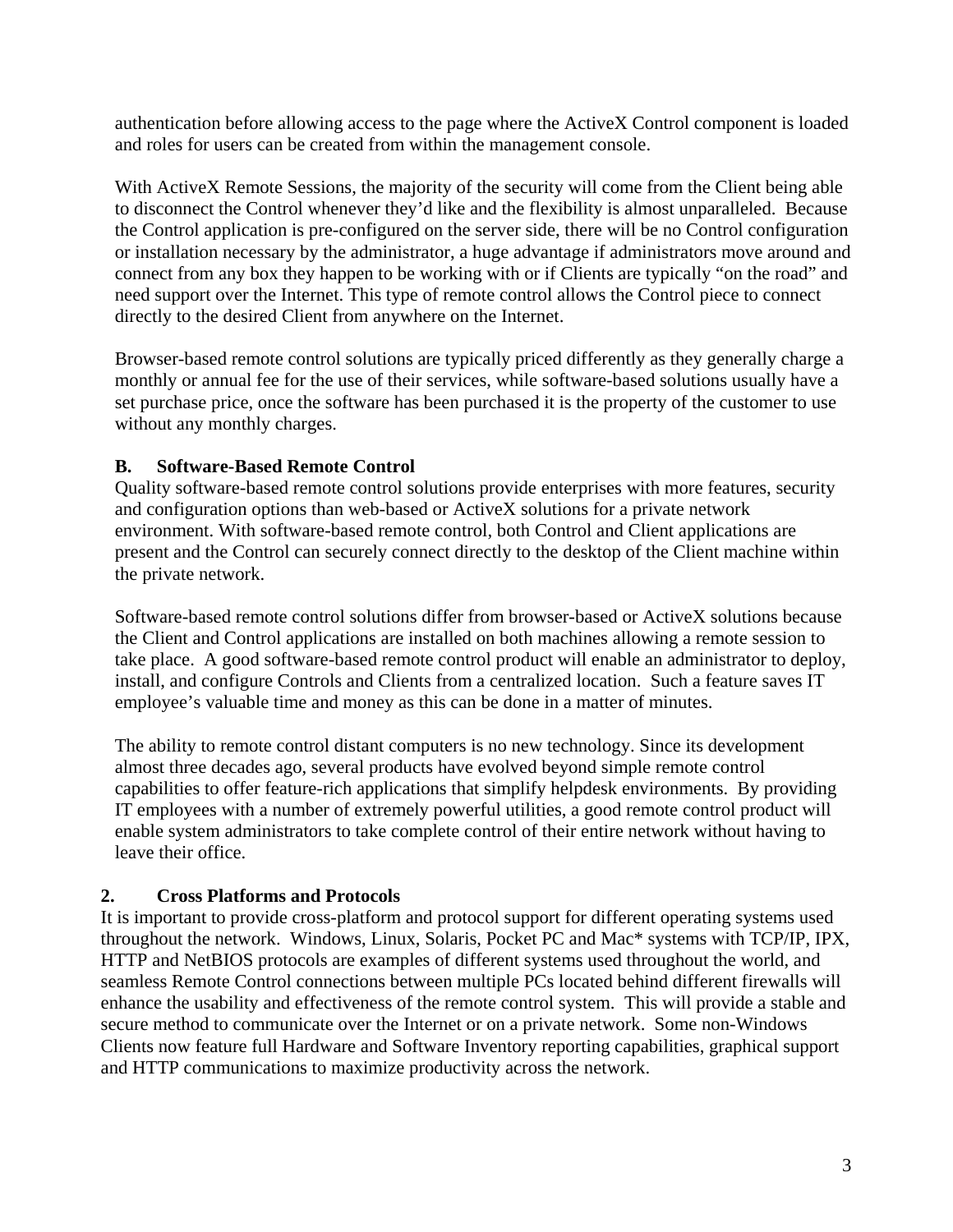### **3. Control Privileges**

Upgrading software is a relatively quick and simple procedure on one machine. However, for the IT employee of a large organization who is responsible for upgrading hundreds of computers, it can take days or sometimes weeks to update the network. A file transfer feature in a remote control product can shorten this process to a number of hours by enabling the Control to send out files remotely to Client PCs from a centralized location. Software deployment is a more advanced function of some Enterprise Management Systems (EMS) not necessarily a remote control function but most EMS solutions will allow integration of remote control applications.

Additionally, a scripting utility can save a system administrator time by enabling them to schedule routine network maintenance whenever necessary. Whether defragmenting all the machines on a network or performing routine file transfers, a scripting utility eliminates these monotonous tasks from an IT employee's work week.

File synchronization features compliment scripting and file-transfer capabilities. If two or more computers are storing different files, synchronization will enable the selected files to be automatically copied and distributed between the desired computers.

Other products implement remote management consoles as well. With a remote management console, an administrator can conduct remote maintenance without actually remote controlling the Client's desktop or interrupting the end user at the remote machine.

### **4. Client Restrictions**

The ability to restrict specific Control privileges when accessing the Client PC is a very important feature. While the Control has the majority of the privileges in the Control/Client relationship, it is important that the Client is configured properly; limiting the access of specific Controls to protect private and/or classified information on the PC.

Using an authentication feature, the Client can restrict which Controls have access to the Client PC and to what information each Control has access. For example, some IT personnel may only need to access and repair computers on the network, but an administrator may want full access to everyone's computer to ensure business continuity.

Also, the ability for a Client to accept multiple Control sessions at the same time can be very beneficial. This capability makes it easy to invite a help desk supervisor to view a problem or to demo a single screen to multiple users. Such a feature enables remote training or presentations as an instructor or speaker can lead discussions while controlling the Client computer for a visual example in real-time. Utilizing chat functions, an employee at a Client computer can contact their IT department at a Control computer to request help without picking up the phone. The IT person can then access their computer to assist with any problems from a central location.

Administrators that do not work from a specific location can utilize a USB Thumb Drive for further mobility. The Control to be copied to a USB for remote access and can allow a connection to Clients from any PC connected to the Internet. The USB Control can even store personal data, such AVP Client Transmissions as phonebook entries for example.